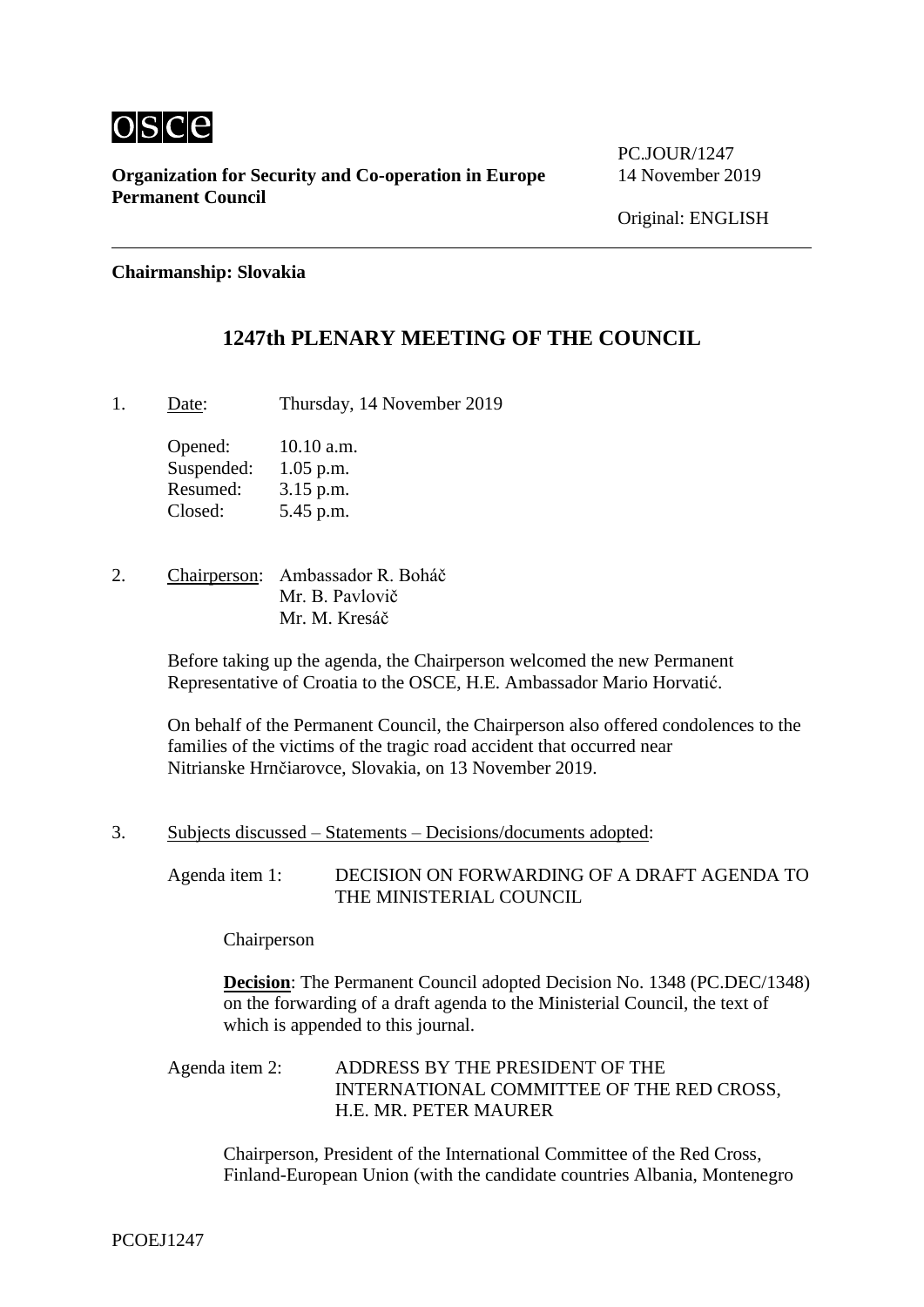and North Macedonia; the European Free Trade Association countries Iceland and Liechtenstein, members of the European Economic Area; as well as Andorra, Georgia, San Marino and Ukraine, in alignment) (PC.DEL/1309/19), Russian Federation (PC.DEL/1281/19), Azerbaijan (PC.DEL/1296/19 OSCE+) (PC.DEL/1302/19 OSCE+), Turkey (PC.DEL/1301/19 OSCE+), Norway (PC.DEL/1306/19), Switzerland (PC.DEL/1304/19 OSCE+), United States of America (PC.DEL/1291/19), Ukraine, Georgia (PC.DEL/1289/19 OSCE+), Armenia, Bosnia and Herzegovina (PC.DEL/1307/19 OSCE+), France

#### Agenda item 3: ADDRESS BY THE CO-CHAIRS OF THE GENEVA INTERNATIONAL DISCUSSIONS

Chairperson, Co-Chair of the Geneva Discussions on Security and Stability in the South Caucasus (OSCE), Co-Chair of the Geneva Discussions on Security and Stability in the South Caucasus (United Nations), Co-Chair of the Geneva Discussions on Security and Stability in the South Caucasus (European Union), Finland-European Union (with the candidate countries Albania, Montenegro and North Macedonia; the European Free Trade Association countries Iceland and Liechtenstein, members of the European Economic Area; as well as Georgia, Moldova, San Marino and Ukraine, in alignment) (PC.DEL/1311/19), Russian Federation (PC.DEL/1282/19) (PC.DEL/1286/19 OSCE+), Norway (PC.DEL/1301/19 OSCE+), Turkey (PC.DEL/1299/19 OSCE+), Switzerland (PC.DEL/1305/19 OSCE+), United States of America, Ukraine, Armenia, Azerbaijan (PC.DEL/1297/19 OSCE+), Georgia (PC.DEL/1290/19 OSCE+)

# Agenda item 4: REPORT BY THE OSCE REPRESENTATIVE TO THE LATVIAN-RUSSIAN JOINT COMMISSION ON MILITARY PENSIONERS

Chairperson, OSCE Representative to the Latvian-Russian Joint Commission on Military Pensioners (PC.FR/31/19 OSCE+), Finland-European Union (with the candidate countries Albania, Montenegro, North Macedonia and Serbia; the country of the Stabilisation and Association Process and potential candidate country Bosnia and Herzegovina; the European Free Trade Association countries Iceland and Liechtenstein, members of the European Economic Area; as well as Georgia, Moldova and Ukraine, in alignment) (PC.DEL/1313/19), Russian Federation, United States of America (PC.DEL/1293/19)

Agenda item 5: REVIEW OF CURRENT ISSUES

### Chairperson

(a) *Russia's ongoing aggression against Ukraine and illegal occupation of Crimea*: Ukraine, Finland-European Union (with the candidate countries Albania, Montenegro and North Macedonia; the European Free Trade Association countries Iceland, Liechtenstein and Norway, members of the European Economic Area; as well as Georgia and Moldova, in alignment)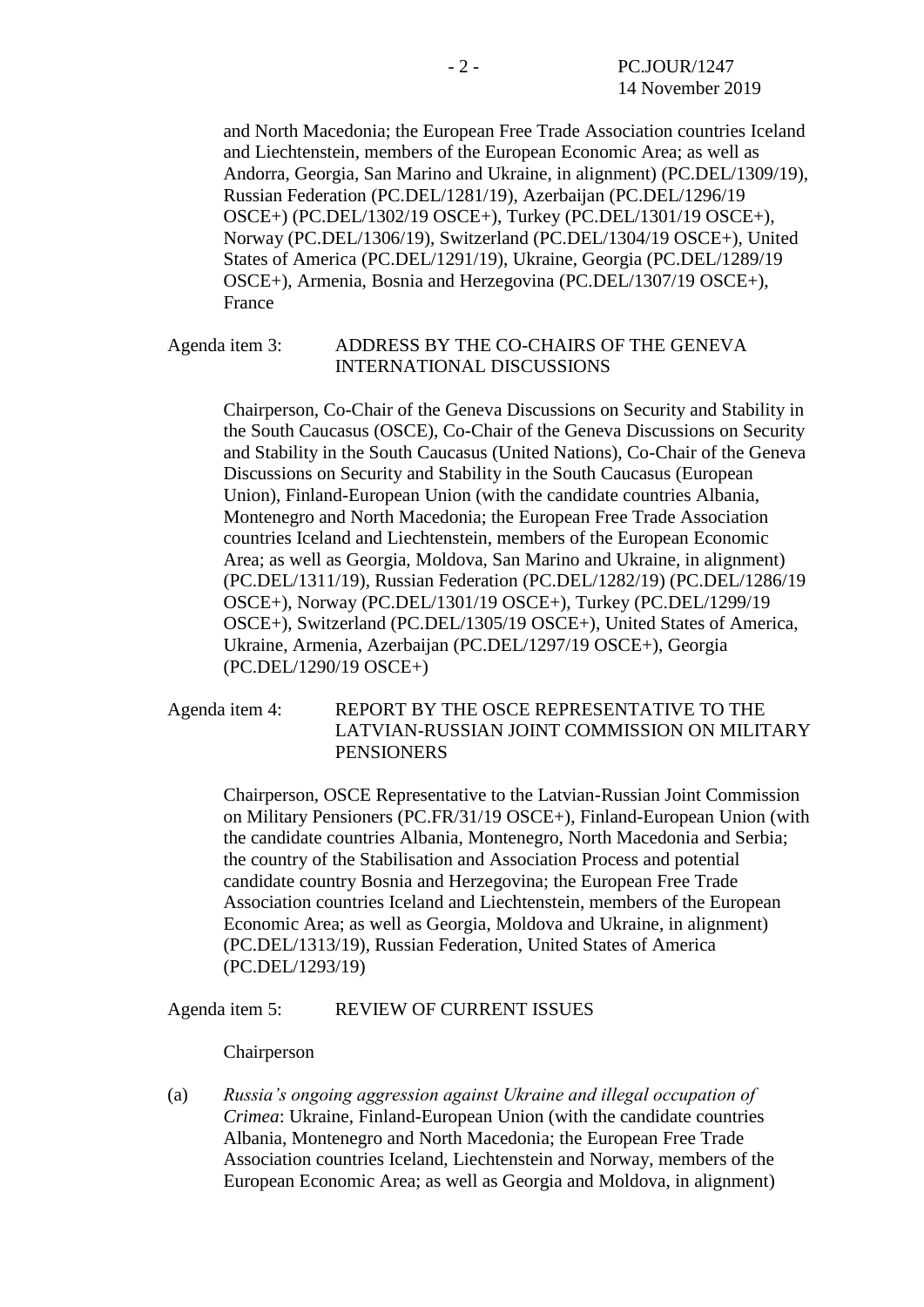(PC.DEL/1312/19), Switzerland, Turkey (PC.DEL/1300/19 OSCE+), Canada, United States of America (PC.DEL/1295/19)

- (b) *Situation in Ukraine and the need to implement the Minsk agreements*: Russian Federation (PC.DEL/1287/19), United States of America (PC.DEL/1292/19)
- (c) *Ongoing human rights violations in the Russian Federation*: United States of America (PC.DEL/1294/19), Switzerland (PC.DEL/1303/19 OSCE+), Finland-European Union (with the candidate countries Albania, Montenegro and North Macedonia; the European Free Trade Association countries Iceland and Norway, members of the European Economic Area; as well as Canada, Georgia and Ukraine, in alignment) (PC.DEL/1310/19), Russian Federation (PC.DEL/1298/19 OSCE+)

## Agenda item 6: REPORT ON THE ACTIVITIES OF THE CHAIRMANSHIP-IN-OFFICE

- (a) *Reinforced ambassadorial retreat to be held in Bratislava on 19 November 2019*: Chairperson
- (b) *Invitation to a concert on the occasion of the 30th anniversary of the Velvet Revolution in the former Czechoslovakia, to be held on 18 November 2019*: Chairperson

Agenda item 7: REPORT OF THE SECRETARY GENERAL

- (a) *Announcement of the distribution of a written report of the Secretary General (SEC.GAL/191/19 OSCE+)*: Co-ordinator of OSCE Economic and Environmental Activities
- (b) *Participation of the Secretary General in the second Paris Peace Forum, held on 12 and 13 November 2019*: Co-ordinator of OSCE Economic and Environmental Activities (SEC.GAL/191/19 OSCE+)
- (c) *OSCE Security Days round table on "A human rights-centred approach to technology and security", held in Vienna on 8 November 2019*: Co-ordinator of OSCE Economic and Environmental Activities (SEC.GAL/191/19 OSCE+)
- (d) *Participation of the Secretary General in an OSCE-supported workshop on enhancing transboundary water co-operation, held in Strasbourg, France, on 12 and 13 November 2019*: Co-ordinator of OSCE Economic and Environmental Activities (SEC.GAL/191/19 OSCE+)
- (e) *OSCE conference on "The critical role of the judiciary in combating trafficking in human beings", being held in Tashkent on 13 and 14 November 2019*: Co-ordinator of OSCE Economic and Environmental Activities (SEC.GAL/191/19 OSCE+)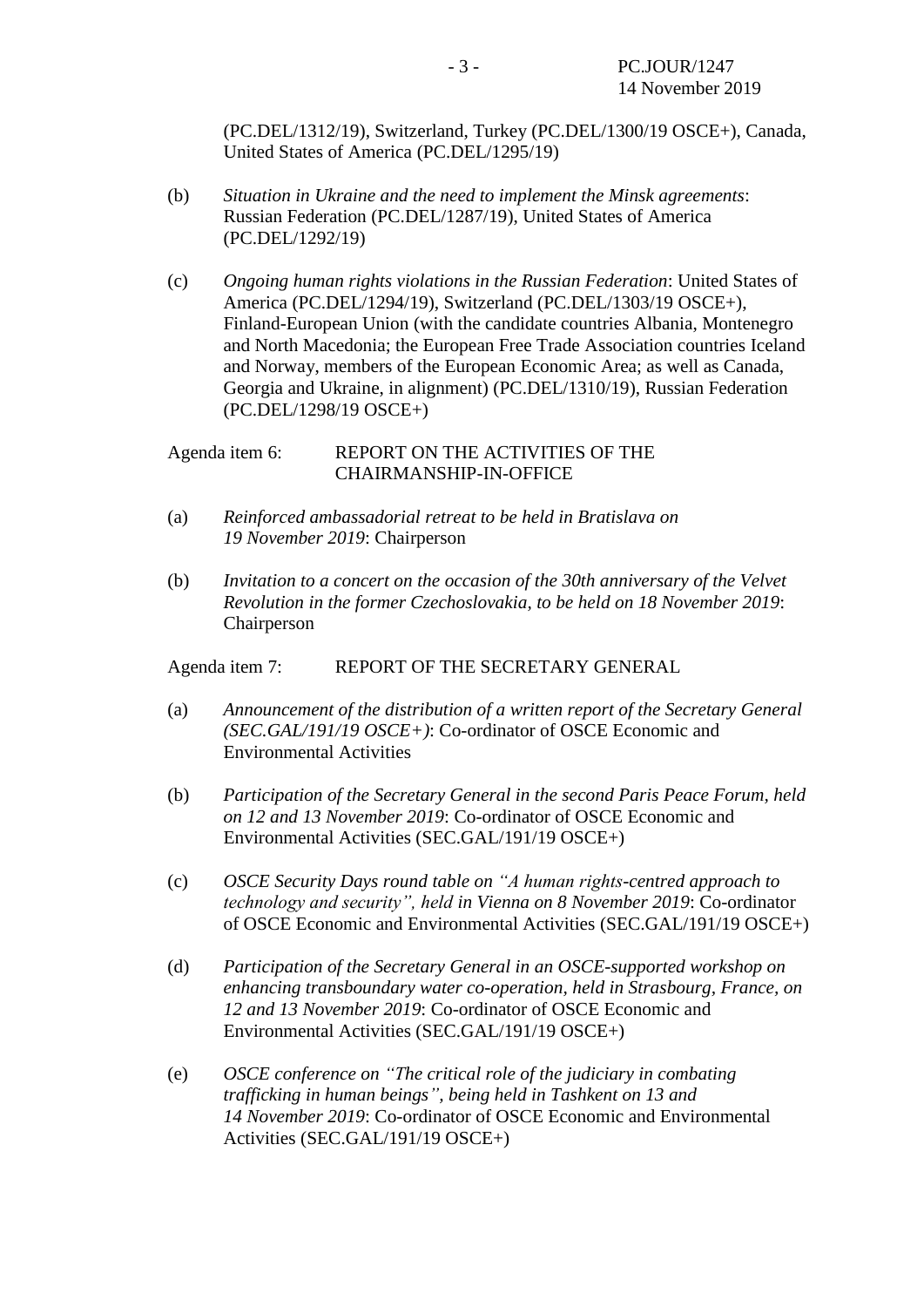(f) *Final call for nominations for the 2019 White Ribbon awards for the promotion of gender equality in the OSCE area*: Co-ordinator of OSCE Economic and Environmental Activities (SEC.GAL/191/19 OSCE+)

Agenda item 8: ANY OTHER BUSINESS

*Regional conference for Central Europe on "Prevention of radicalization to terrorism: Regional policy responses and risk mitigation", held in Budapest on 7 and 8 November 2019*: Hungary (PC.DEL/1288/19 OSCE+)

4. Next meeting:

Thursday, 21 November 2019, at 10 a.m., in the Neuer Saal